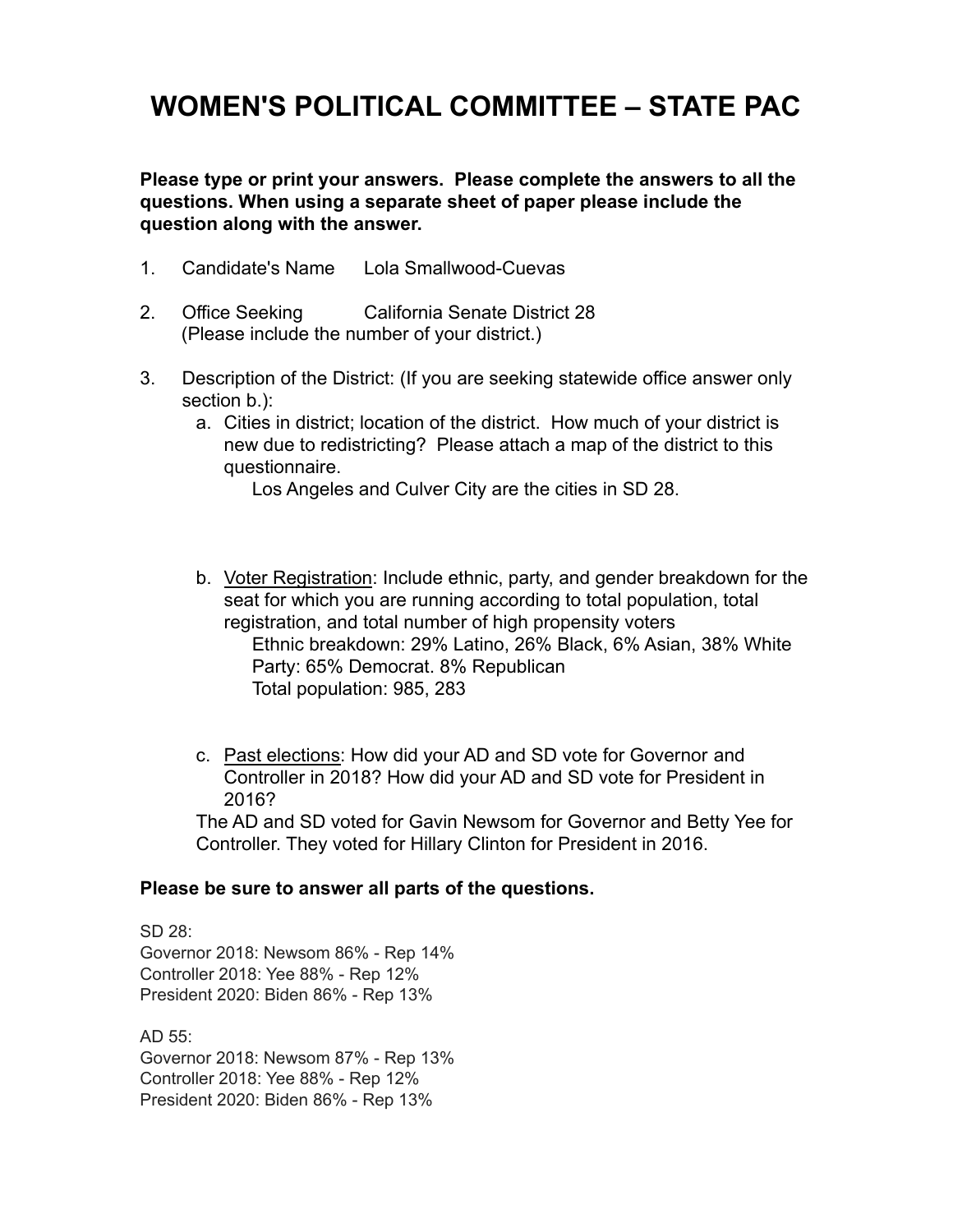4. If your election dates are not consistent with California State Elections, please note the dates of your Primary and your General.

5. Who is the present holder of the seat for which you are running? If this person is not a pro-choice Democrat, when was the last time a pro-choice Democrat held this seat? Senator Sydney Kamalger - Senator Kamlager is a pro-choice Democrat.

6. Major Challenger: Several candidates have filed.

7. Campaign Team: Campaign Manager: Mae Gates General Consultants: Steve Barkan, Kim Ennis Fundraiser Consultants: Dwight Buchanan, Kat Connolly Treasurer: Cine Ivery

- 8. Fundraising:
	- a. How much money have you raised? (Please do not include pledges.) \$60,000
	- b. How much do you need to raise? \$600,000
	- c. How much money are you allowed to raise if there are limits? NA
	- d. How much cash do you have on hand? \$40,000
	- e. How much is a loan from you to the campaign? \$0
	- f. How much money has your major challenger(s) raised? Less than \$10,000

For the next 2 questions please do not include money transferred.

- g. How much money have you raised this last reporting period? \$60,000
- h. How much money has your major challenger(s) raised in this last reporting period? Less than \$10,000
- i. If there is a voluntary spending cap will you take it, and what is the limit if you accept the cap? I will not accept a voluntary spending cap.

9. What is your campaign strategy (mail, media, etc.)?

The demographics of the 28th Senate District show that I fit the mold of what voters are looking for. Senator Kamlager's district hasn't changed much. The new district contains 82% of the voters from the old district. It stretches from South Los Angeles to Century City, from Downtown to Culver City and West Los Angeles. Nearly 78% of likely primary voters are Democrats, and only 7% Republican. The district is incredibly diverse in every way. Among registered voters, 41% live in census tracts with average income under \$50,000, 37% between \$50,000 and \$100,000, and 22% above \$100,000. Identified renters comprise more than 35% of registered voters, and homeowners 32%. And notably, likely voting women have a 14%+ margin above men. I believe my campaign platform and endorsements from the incumbent and other elected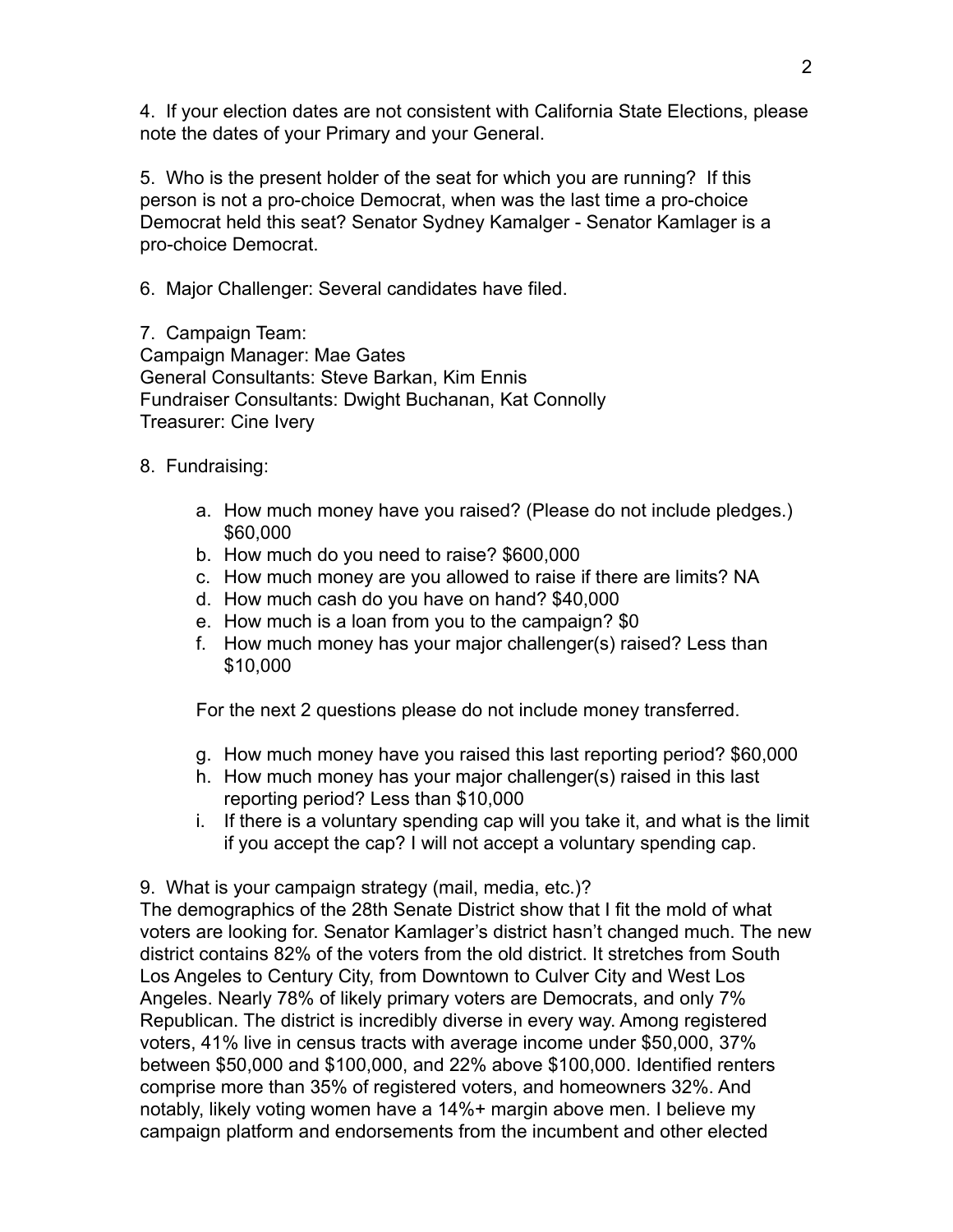officials will resonate well with the electorate in this district and allow me to execute a progressive and robust winning strategy in the race. I plan to incorporate social media outlets to keep potential voters engaged and knowledgeable of my platform and my progress toward victory.

10. Has any polling been done in the last two months? Please share the results.

I filed at the end of January, so my campaign has not yet completed any polling.

11. What is your position on choice? Please check yes (if you agree) or no (if you disagree) with the following:

- a. A woman has the right to choose an abortion for any reason up to the point of viability, as determined by a physician and in accordance with the principles of Roe v. Wade. YES X NO
- b. A woman has the right to choose an abortion at any time during her pregnancy to protect her life and health. YES X NO
- c. Every patient, in consultation with her physician, has the right to determine the best medical procedures and practices with regard to reproductive health and abortion. YES X NO
- d. All women should have the ability, regardless of income level or age, to access safe, confidential and affordable abortion and reproductive care (with or without parental consent). YES X NO
- e. There should be public funding for family planning and abortion services. YES X NO
- f. There should be **no** waiting period to obtain an abortion. YES X NO
- g. We should have comprehensive and evidence-based (accurate) sex education. YES X NO
- h. A minor should have access to abortion services without having to notify a parent or responsible adult.  $YES - X - NO$

If you are running for statewide office you may skip question 12.

12. Please list the State Senate or Assembly and Congressional seats that overlap your district. List both the name of the present occupant and number of the district.

- a. State Assembly District # Name of Occupant
	- AD 62 vacant
	- AD 55 Assemblymember Isaac Bryan
	- AD 59 Assemblymember Reggie Jones-Sawyer
	- AD 53 Assemblymember Miguel Santiago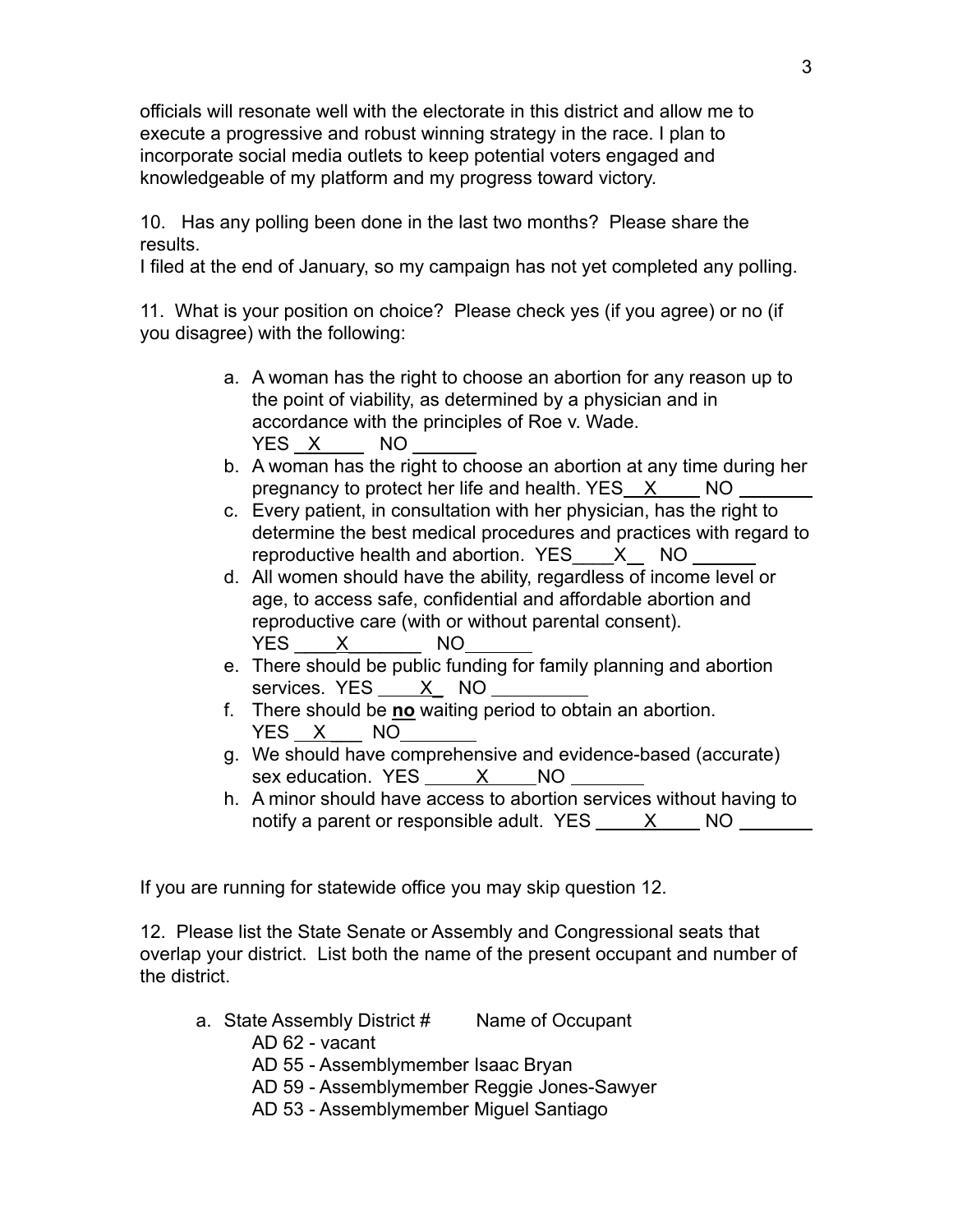AD 50 - Assemblymember Richard Bloom

b. State Senate District # Name of Occupant NA

c. Congressional District # Name of Occupant Congressional District 37 - Congresswoman Karen Bass Congressional District 33 - Ted Lieu Congressional District 34 - Jimmy Gomez Congressional District 40 - Lucille Roybal-Allard Congressional District 43 - Maxine Waters

13. List only the names of any non-incumbent women who you supported in the previous primary election running for:

Congress: Christy Smith (CD 25) State Senate: Sydney Kamlager (special election for SD 30) Assembly: Mia Bonta (special election for AD 18) Statewide Office: NA (2020 and 2021 were a non-gubernatorial years)

14. List only the names of non-incumbent women candidates who you are supporting for Congress, State Senate, and Assembly in the current election cycle.

Congress: Sydney Kamlager State Senate: Caroline Menjivar Assembly: Tina McKinnor, Jennifer Steen, Andrea Rosenthal

15. If you are an elected official and leaving office, please list the name and contact information of the woman who you are supporting to run for your seat in the primary. If you are not supporting a woman for your seat, please leave this blank.

I am not an elected official.

16. Please list your paid professional experience for the last six years. Indicate if it was full- or part-time.

Project Director, UCLA Labor Center, Care @ Work Project: full time Co-Founder, Black Worker Center: part time

17. Please list your present and past community involvement for the last six years: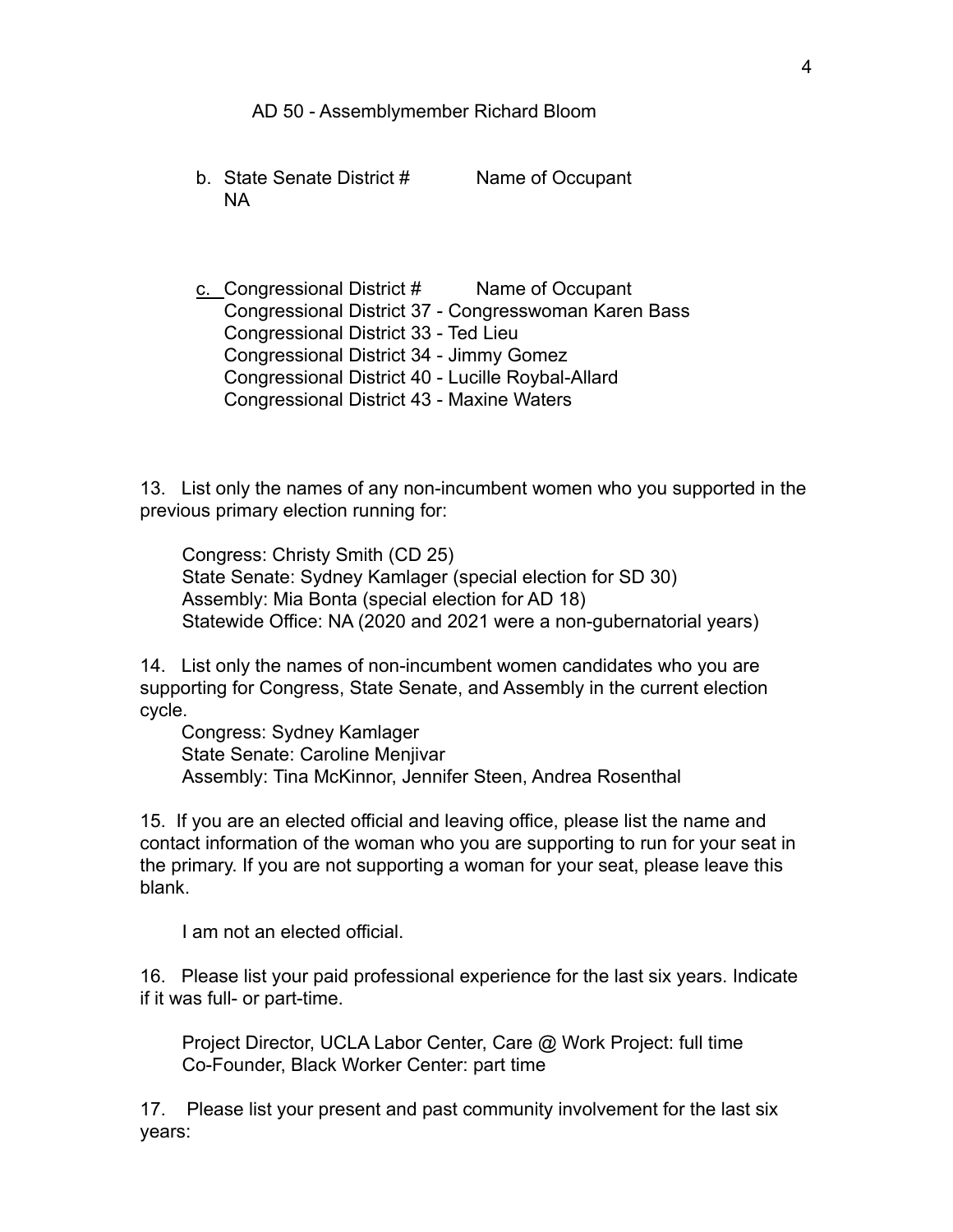LA Black Worker Center Black Worker Hub for Regional Organizing Working Families Partnership LA County Workforce Development Board LA Mayor's Employment Equity Commission AFL-CIO Worker Center Partnership Culver City YMCA Building Healthy Communities South LA Inadale Block Club AYSO South LA Soccer League

18. Please list the present and previous elected office(s) that you have held:

I have never held elected office.

- 19. Do you support the ERA? YES X NO
- 20. Please list the following:
	- a. Committee name: Lola Smallwood-Cuevas for Senate 2022
	- b. Campaign ID#: 1444186
	- c. Campaign mailing address: 1 W. Manchester Blvd., Suite 700, Inglewood, CA 90301

21. In the event that you are endorsed by the WPC, in addition to any monies that WPC should contribute to your campaign, we will also list you on our website. For this purpose we will require the following information:

Candidate campaign website: https://lolaforca.com/

22. We can post a donation link during our zoom call. Please provide a link below. Many candidates provide a WPC specific link to track donations, and we welcome that if you choose to do so.

Campaign donation URL: <https://www.efundraisingconnections.com/c/Smallwood>

**23. High resolution, chest up, vertical headshot.** Please provide a "portrait" (vertical) chest up headshot. We use the headshot to showcase endorsed candidates on our website. Horizontal landscape headshots do not work. **Please email this photo to Sheila Golden: [Sheila.hoffman.golden@gmail.com](mailto:Sheila.hoffman.golden@gmail.com) Photos must be 250 PX wide x 450 PX high at 72 PPI**

**24. Please provide your donation website for the use of our members.**